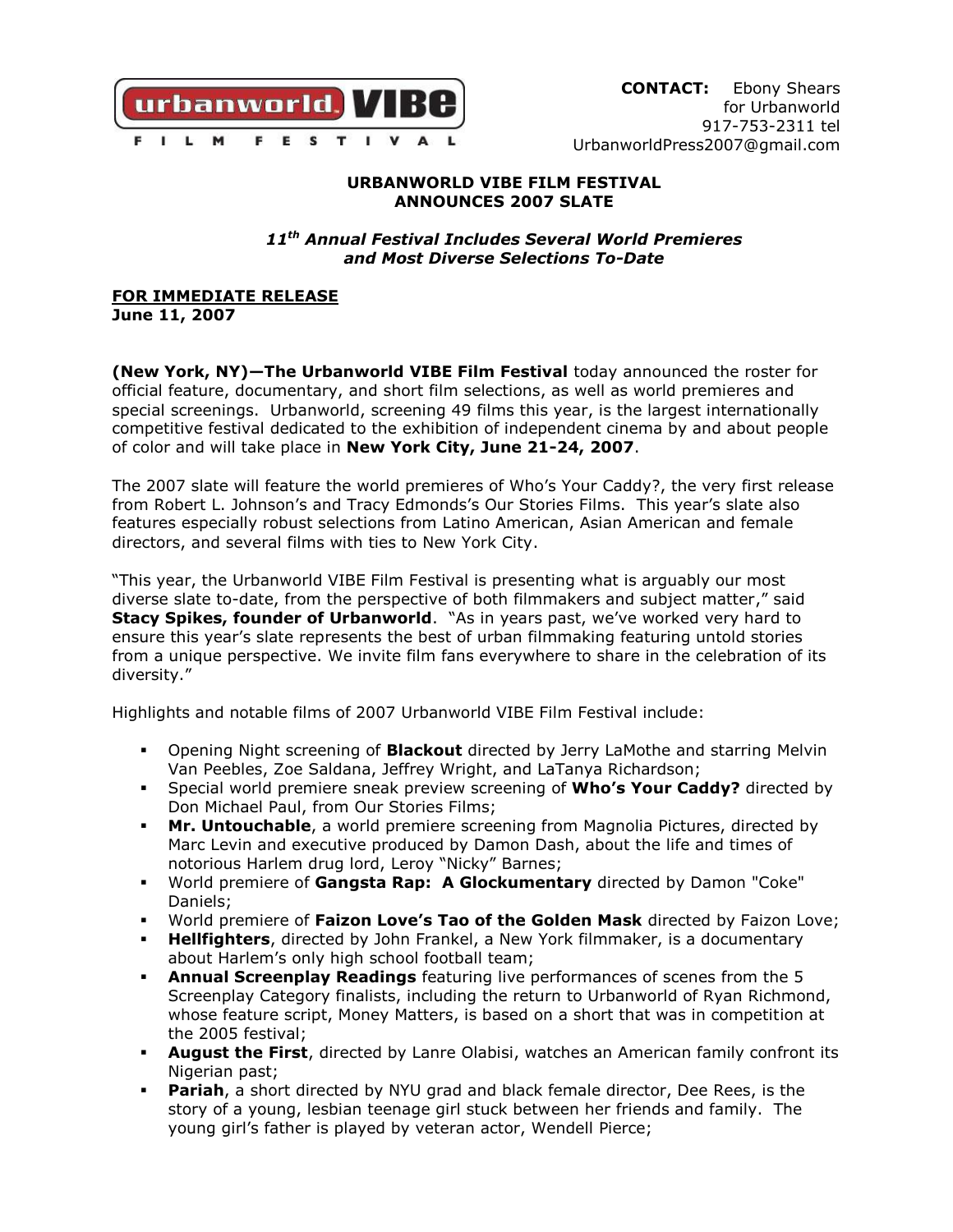#### **URBANWORLD VIBE FILM FESTIVAL ANNOUNCES 2007 SLATE** FOR CHARGE 2007 STATE **June 11, 1007**

- **Divided We Fall**, a documentary film from Indian American director, Sharat Raju, traces hate crimes throughout the US, post-9/11;
- **Tie a Yellow Ribbon**, by New York City filmmaker, Joy Dietrich, explores racial identity in the Asian American community.

All festival screenings will be held at the **AMC Loews 34th Street Theaters**.

# **11TH ANNUAL URBANWORLD VIBE FILM FESTIVAL 2007 ROSTER**

### **Opening Night Screening:**

BLACKOUT directed by Jerry LaMothe

## **Other Premieres and Special Screenings:**

WHO'S YOUR CADDY? directed by Don Michael Paul BACK STAB directed by Ricardo Sean Thompson FAIZON LOVES' TAO OF THE GOLDEN MASK directed by Faizon Love GANGSTA RAP: THE GLOCKUMENTARY directed by Damon "Coke" Daniels MR. UNTOUCHABLE directed by Marc Levin

### **Narrative features in competition include 6 films:**

AUGUST THE FIRST directed by Lanre Olabisi IMITATION directed by Federico Hidalgo THE ASSASSIN directed by Devin E. Haqq THE MATRIMONY directed by Hua-Tao Teng TIE A YELLOW RIBBON directed by Joy Dietrich TOO SAVED directed by Shuaib Mitchell

### **Documentary features in competition include 9 films:**

761ST directed by Pete Chatmon AUTUMN'S EYES directed by Gabriel Noble BANISHED directed by Marco Williams BEYOND THE STEPS directed by Phil Bertelsen DIVIDED WE FALL: AMERICANS IN THE AFTERMATH directed by Sharat Raju HELLFIGHTERS directed by Jon Frankel MODEL PRISONERS directed by David Notman-Watt PEACE PROCESS directed by Katina Parker RESPOND TO SOUND II directed by Adrian Younge

### **Narrative shorts in competition include 19 films:**

A NICK IN TIME directed by Be Garrett BABA KING directed by Ryan Jackson BE THE MAN directed by Matthew Jones BY-STANDING: THE BEGINNING OF AN AMERICAN LIFETIME directed by Karen Lin EARL'S POST PRISON PLAYDATE directed by Rod Gailes OBC GOOD MORNING MA directed by Jamund Washington LIFTED directed by Randall Dottin LUGGAGE directed by Veronique N. Doumbe PAPER SONS directed by David Woo PARIAH directed by Dee Rees POP FOUL directed by Moon Molson ROADBLOCK directed by Jonte SAVING MOM AND DAD directed by Kartik Singh SWINE, LIQUOR, AND WHITE WOMEN directed by Stuart Weinstock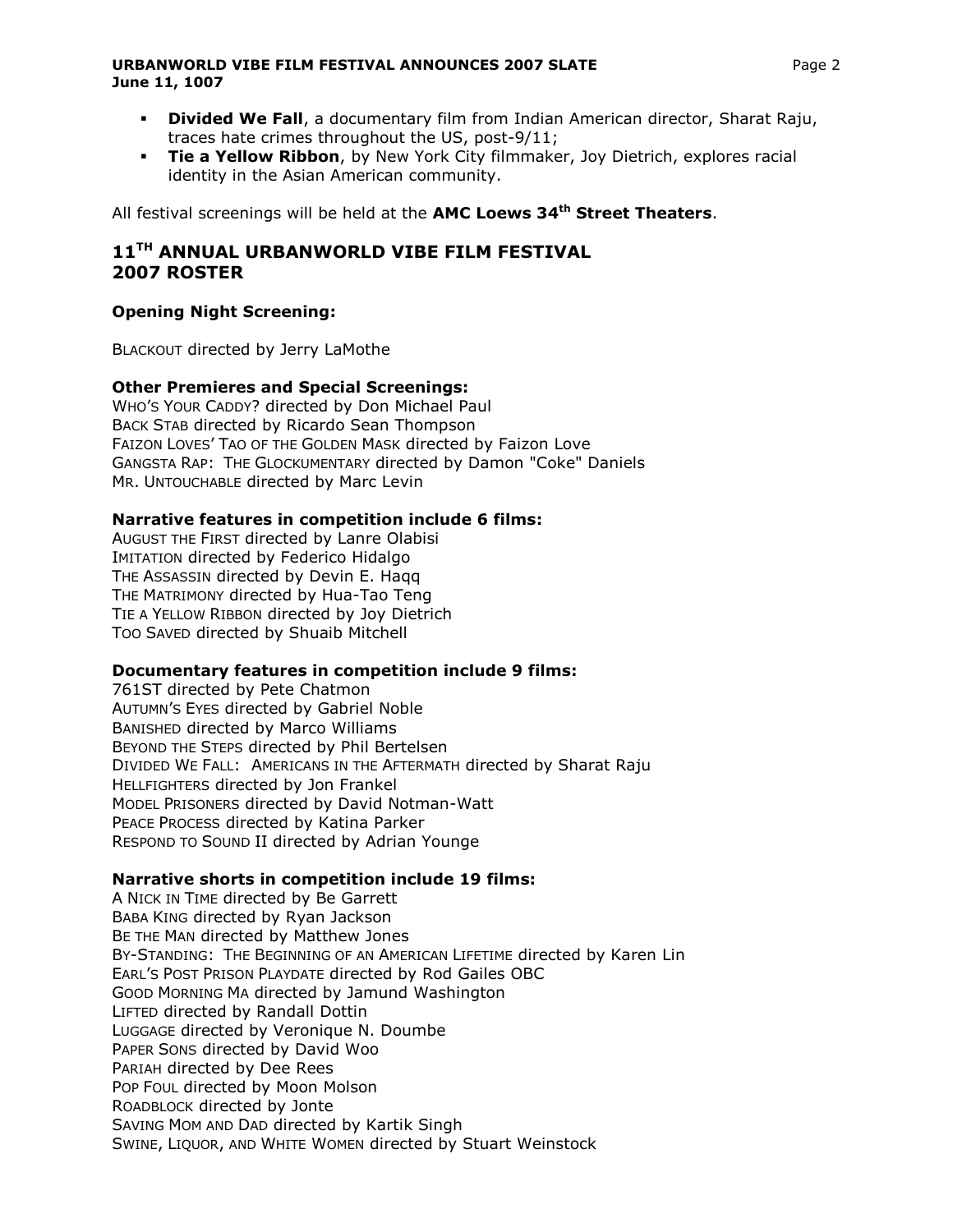#### **URBANWORLD VIBE FILM FESTIVAL ANNOUNCES 2007 SLATE** Page 3 **June 11, 1007**

THE FAMILY WILL directed by Joshua Caldwell THE PACKAGE directed by Caskey THE SON directed by Jamil Smith and Reynaldo Valentin THE WANNABE directed by Althea Wasow WHAT'S YOURS… directed by Michael Allen Carter

#### **Narrative shorts out of competition include 5 films:**

CUP OF JOE directed by Asad Durrani EZEKIEL directed by Keith Sam Jr. HIT ME directed by Steven Minor PAPI directed by Milton Diaz SKIN directed by Monica Orbe

#### **Documentary shorts in competition include 4 films:**

AFRICAN UNDERGROUND: DEMOCRACY IN DAKAR directed by Magee McIlvaine and Chris Moore BOOTYFUL WORLD directed by Avital Levy LIL' SKRAPPY BOY directed by Alex Munoz SOUND OF THE DRUMS directed by Ekene Okobi

**HBO** is the Founding Sponsor of the Urbanworld Film Festival. **Courvoisier** is this year's Official Sponsor, with Principal Sponsors including **NBC4** and **NYC TV** as local broadcast television media partners; **amNY** as official daily newspaper; and **Power 105** as official radio partner. **Kodak**, **Image Entertainment**, the **Directors Guild of America, Warner Bros. / Warner Independent Pictures,** and **AMC Loews 34th Street** serve as Benefactor Sponsors. **The Westin New York at Times Square** will serve as the host hotel of the festival.

Urbanworld will continue its strategic partnership with **VIBE magazine**, the preeminent brand in urban music and culture, to serve as the exclusive national urban consumer magazine, providing pre- and post-event exposure in the magazine and on VIBE's Web site in support of the festival.

"VIBE is excited to continue our partnership with Urbanworld and joining in the festival's mission of exposing film enthusiasts to this kind of diversity," **said Leonard Burnett, Vice President, Group Publisher, VIBE Media Group**. "The talent represented in Urbanworld this year is evidence of our commitment to showcasing the top tier of budding filmmakers. We look forward to a dynamic competition and the opportunity to present this slate of films by and about people of color to the city of New York."

Since its inception, Urbanworld has presented over 500 features, shorts and documentaries, with estimated attendance reaching 15,000. This year, the 4-day,  $11<sup>th</sup>$  Annual Urbanworld VIBE Film Festival will feature screenings of 49 independent films in competition, studio premieres, panel discussions, screenplay readings and an awards brunch honoring the festival winners.

### **ABOUT Urbanworld:**

Urbanworld was launched in August 1997 by founder Stacy Spikes, a former executive at Miramax. Over the past ten years, Urbanworld has presented approximately 600 features, shorts and documentaries, with estimated attendance reaching 15,000. Now in its eleventh year, the Urbanworld VIBE Film Festival is the largest internationally competitive festival of its kind. The Urbanworld VIBE Film Festival is an initiative delivered by the **Urbanworld Foundation**, a nonprofit organization dedicated to redefining the role of multicultural constituents in contemporary cinema by implementing programs and events that support the development and success of the urban filmmaking community. Spikes serves as